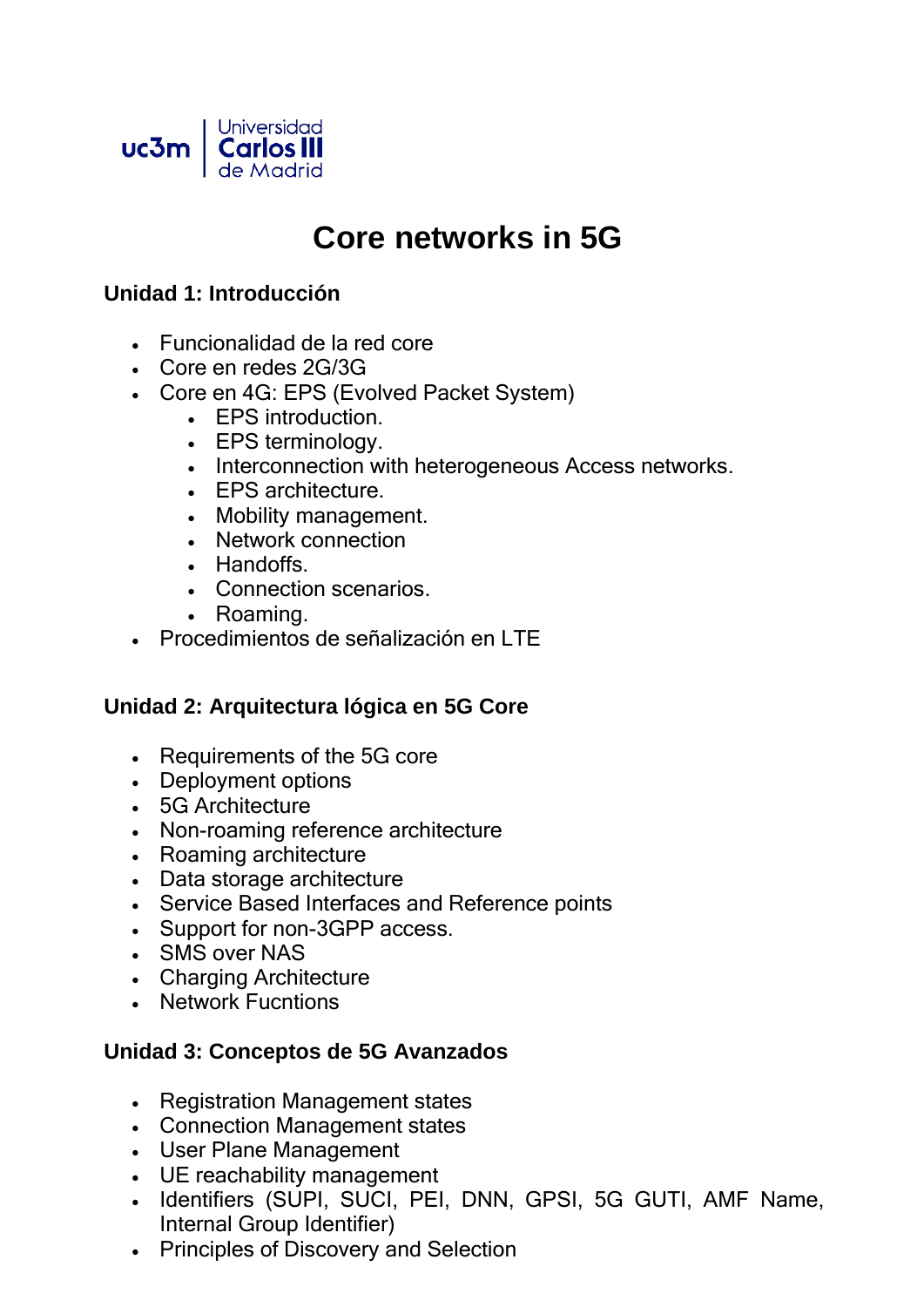• Control plane and user plane protocol stacks.

### **Unidad 4: Network Slicing**

- General aspects of Network Slicing
- 4G: Precursors of Network Slicing: DÉCOR and eDECOR
- 5G: Challenges of Network Slicing
- Identification and selection of a Network Slice
- Role of Network Functions and NG-RAN in Network Slice selection
- Signaling flows: UE registration; PDU Session establishment
- Roaming support
- Interworking with EPS
- Advanced concepts

#### **Unidad 5: Registration Management Procedures**

- General registration
- Registration with AMF re-allocation
- Deregistration
- Service Request Procedures
- UE-initiated service request
- Network-initiated service request

#### **Unidad 6: 5G Session Management Procedures**

- Overview
- PDU Session establishment
- PDU Session modification
- PDU Session release
- Session and service continuity
- UPF SMF interaction

#### **Unidad 7: 5G QoS Model**

- QoS Model overview and concepts
- 5G QoS characteristics
- QoS Profile
- QoS Rules
- Packet Detection Rules
- Reflective QoS
- Signaling flows
- Role of SMF, UPF, AN, and UE

## **Unidad 8: Policy Control**

- Introduction: conceptual policy control model
- 5G Policy architecture